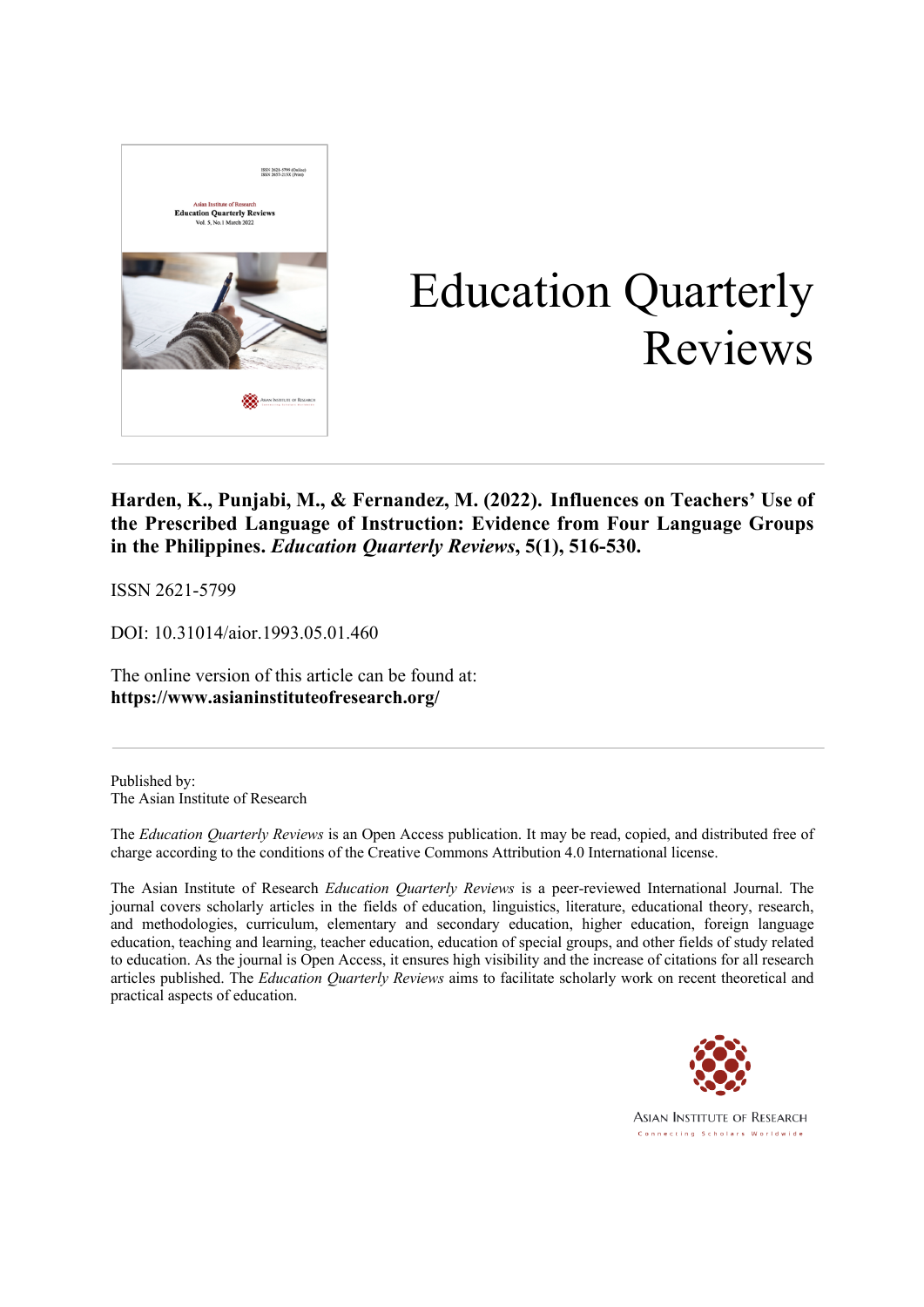

# Influences on Teachers' Use of the Prescribed Language of

# Instruction: Evidence from Four Language Groups in the Philippines

Karon Harden<sup>1</sup>, Maitri Punjabi<sup>2</sup>, Maricel Fernandez<sup>3</sup>

<sup>1</sup> RTI International, Research Triangle Park, NC, United States of America

<sup>2</sup> RTI International, Washington, D.C., United States of America

<sup>3</sup> RTI International, Manila, Philippines

Correspondence: Karon Harden. Email: kharden@rti.org

#### **Abstract**

In 2009 the Philippines introduced a mother tongue-based multilingual education language policy requiring the "mother tongue" as the language of instruction (LOI) in kindergarten through grade 3. Using teacher classroom language data collected from four LOI groups in 2019, we compared the frequency of teachers' use of the target LOI in different contexts, including urban versus rural classrooms, classrooms with relatively homogeneous student language backgrounds versus more heterogeneous classrooms, and classrooms with materials in the target language versus classrooms without. We also examined language usage against characteristics of the teacher populations, including language background, years of experience, training, and beliefs about the best language for initial literacy. The results strongly suggest that the most influential levers for increasing teacher usage of a designated LOI in these contexts are ensuring that teachers are assigned to schools where the LOI matches their own first language and providing teaching and learning materials in the target LOI, especially teacher's guides. These two factors were more strongly and more consistently correlated with teacher use of the LOI than all other variables examined. The linguistic homogeneity of the student population also showed a statistically significant though lower impact on teacher language usage.

**Keywords:** Language Policy, Language of Instruction, Mother Tongue-Based Multilingual Education, Teacher Practice

#### **1. Introduction**

Home to approximately 105 million people and 183 living languages (Eberhard et al., 2019), the Philippines' dense multilingualism is a rich sociocultural asset but presents logistical challenges in the selection of languages for governing. Filipino, derived from the indigenous language Tagalog, is enshrined by the 1987 Constitution as the "national" language and, along with English, as the "official" language for "purposes of communication and instruction" (1987 Constitution, Article 14 [6, 7]). However, for decades, even as Filipino and English were the languages of instruction (LOI) at school, the Philippines Department of Education (DepEd) experimented with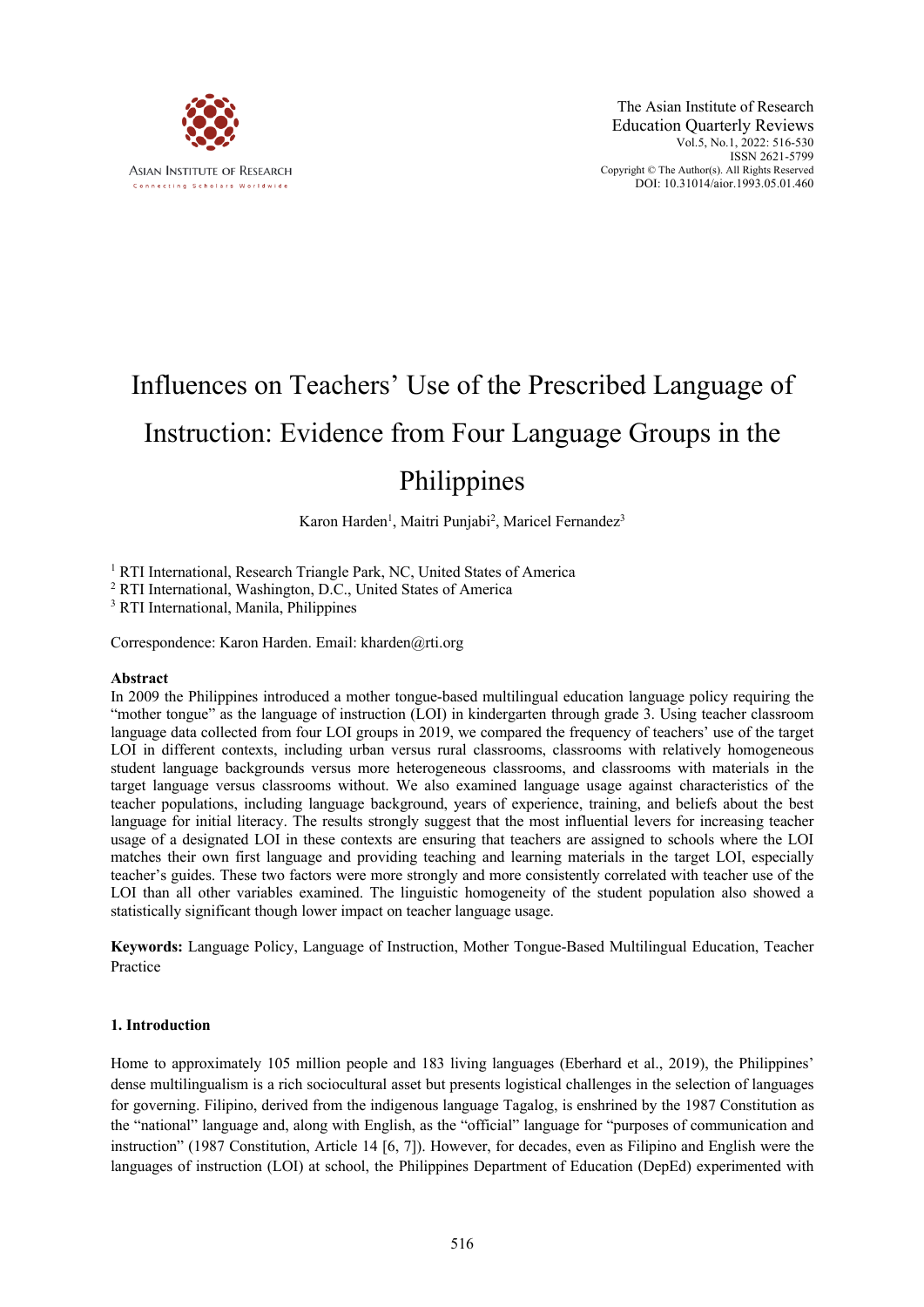various models of mother tongue-based instruction.<sup>1</sup> The results of these and other international studies (Dutcher, 1995; Baker, 2001; Benson, 2002) have generally supported the use of the learners' "mother tongue," or first home language (L1), as "the most effective way to bridge learning in all subject areas including the development of future languages" (Ocampo et al., 2006, p. v).

In 2009 DepEd issued Order No. 74, "Institutionalizing Mother Tongue-Based Multilingual Education (MTB-MLE)," prescribing the use of the learners' L1 for improving learning outcomes. By the 2014–2015 school year, all public schools were expected to use the learners' L1 as the primary LOI in kindergarten through grade 3, except in classes where Filipino and English are taught as a second and third language (L2 and L3). Schools are to designate which language to use as the school LOI in accordance with a set of guidelines that prioritize maximizing the match between the LOI and the home language spoken by the majority of students. Then, in addition to other supportive measures, schools are to hire teachers who are proficient in teaching in the designated LOI and provide quality teaching and learning materials (TLMs) in this language. DepEd recognizes that local conditions vary considerably from one school to the next. In anticipation, the policy outlines different strategies for different contexts to accomplish the overarching goal of providing each child the opportunity to build a strong academic foundation through the medium of a familiar language.

In this paper, we present the results of secondary analyses conducted on teacher classroom language data collected from four different school-LOI groups located across four regions in the Philippines in 2019. These data highlight commonalities and differences in how MTB-MLE policy implementation interacts with local contextual factors. These insights can be informative to education stakeholders wanting to refine and maximize the effectiveness and uptake of multilingual education policy in their own contexts.

# *1.1 Literature Review*

The Philippines was one of the first countries in Asia to enact an MTB-MLE policy following long-term advocacy and evidence from pilot projects. Since the policy took effect, several studies have been undertaken to monitor its implementation and effects. For example, Alberto, Gabinete, and Rañola's (2016) study of Hiligaynon teachers; Medilo, Jr.'s (2016) study of Southern Leyte teachers; Aliñab, Prudente, and Aguja's (2018) study of grade 3 mathematics teachers; and De Los Reyes' (2018) study of grade 3 English as a second language classrooms, among others, have all lent evidence that using the students' first language as the LOI is beneficial for both teachers and students.

However, policy implementation has not been without its challenges. Across multiple studies teachers have reported difficulty with teaching language skills such as speaking, listening, reading, writing, grammar, and vocabulary (Alberto et al,, 2016; Aliñab et al., 2018; Medilo, Jr., 2016; Metila et al., 2016). In some instances, the teachers were not themselves fluent speakers of the school LOI, or spoke a different dialect of it, or lacked training to use it for instruction (Alberto et al., 2016; Lartec et al., 2014). Furthermore, many studies from different language contexts in the Philippines have highlighted the lack of quality TLMs in the LOI (Alberto et al,, 2016; Lartec et al., 2014; Medilo, Jr., 2016; Estremera, 2017; Eslit, 2017). Schools in linguistically diverse contexts face an even greater number of challenges, beginning with the selection of the LOI.

Teachers' attitudes and beliefs also influence their implementation of policy. In Burton's (2013) study, teachers reported both satisfaction with students' increased understanding when learning in their L1 as well as worries about delaying students' learning in English. Burton noted that teachers "overtly supported the policy in terms of complying with the requirements, yet covert resistance was observed in their words and actions" (Burton, 2013, p. v ). Medilo, Jr. (2016) found that while teachers in Southern Leyte perceived that the policy made them more globally competitive, they still considered "English as a preferred language and symbol of intellectual and

<sup>1</sup> For example, these include the First Iloilo Experiment (1948–1954), the Cebu Experiment (pre-1960s), the Antique Experiment (1952), the First Rizal Experiment (1953–1959), another Rizal experiment (1960–1966), the First Language Component Bridging Program Pilot Project in Ifugao (1986–1993), the Lubuagan Multilingual Education Program (1998–), the Lingua Franca Project (1999–2001), the Culture-Responsive Curriculum for Indigenous People–Third Elementary Education Project (2003–2007), the Double Exposure in Mathematics Initiative of Region IV-B (2004–2007), and others.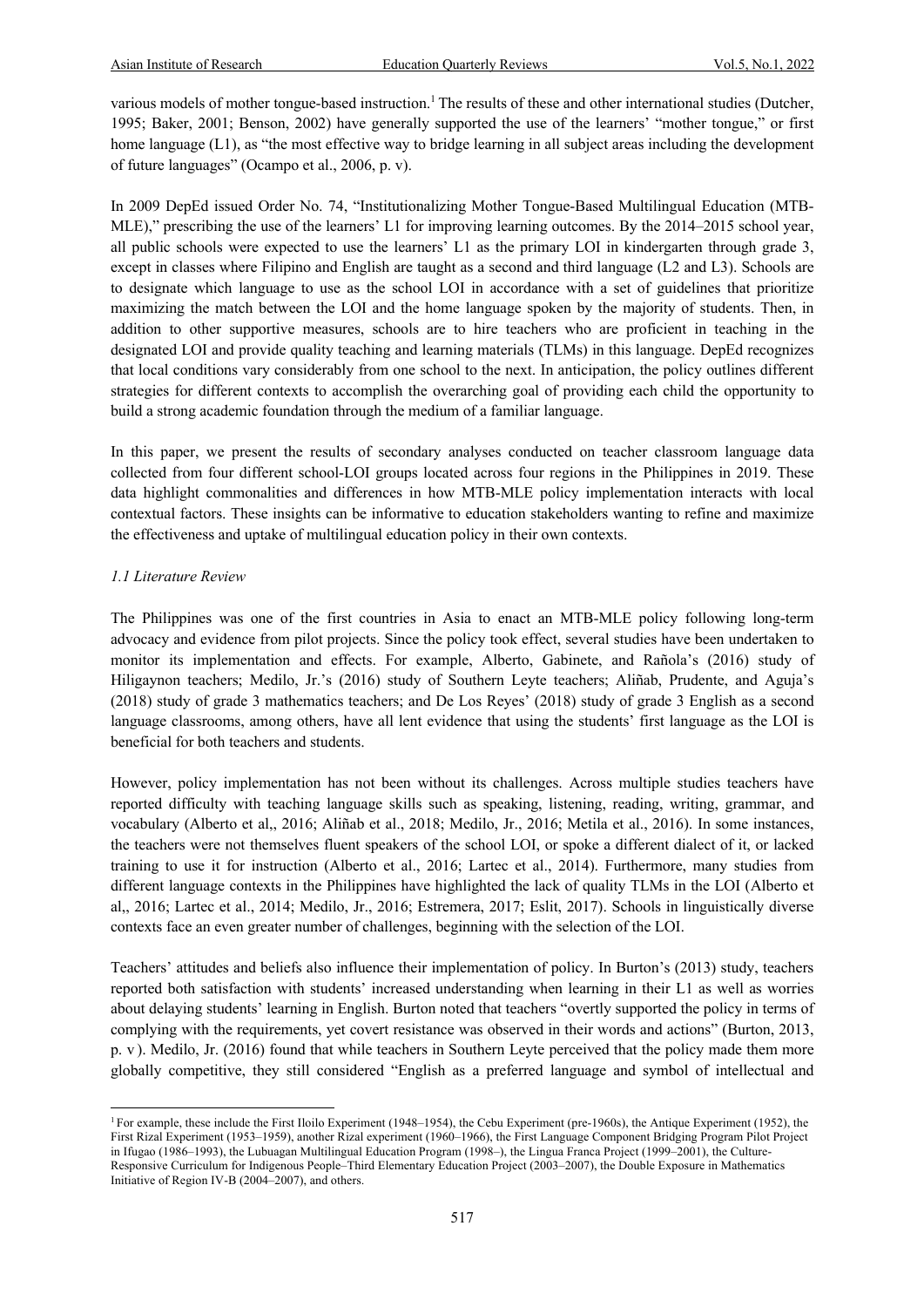material superiority" (p. 72). Parba's (2018) study of teacher attitudes also revealed that teachers were initially antagonistic toward the policy, but that their attitude gradually shifted as they realized the learning benefits of L1 instruction. However, Parba notes that the English-only ideology "has continued to challenge the legitimacy and value of MTB-MLE" (p. 27).

### *1.2 Theoretical Framework*

This study is framed using Spolsky's (2007) theory of language policy. Language usage entails a continuous series of choices about which language variety (i.e., language, dialect, register, style, etc.) to use at any given moment. Spolsky's theory seeks "to account for the regular choices made by individual speakers" (p. 1) through three inter-related components: language practices, language beliefs (or ideology), and language management. *Language practices* are "the observable behaviors and choices—what people actually do" (p. 2), which are constrained first and foremost by language proficiency; that is, speakers can only use the language varieties found in their linguistic repertoires. *Language beliefs or ideology* include the value assigned to one language variety over another, as well as beliefs about how children learn language, which languages children should learn and learn in, and what age they should transition from one language to another, among other things. Language ideology also encompasses whether one considers multilingualism an asset or a de-stabilizing force in society, whether one prioritizes individual differentiation or group unity, and how one anticipates the consequences for conforming to versus diverging from an official language policy. *Language management* refers to an authority's ability to mandate language usage. Such management will interact with pressures from the other two components, and conflicts among the different levels of management are common (p. 8).

In this study, Spolsky's management component is represented most saliently by the national MTB-MLE policy, though it also includes other social and political forces, as well as leadership at different levels in the education system.<sup>2</sup> While the Philippines education system is highly centralized with a top-down management of policy decisions, implementation is context-sensitive. Teachers vary in their proficiency, experience, training, and beliefs. Schools vary in the availability of material resources for teaching and learning in the chosen LOI. Communities vary in their linguistic heterogeneity. Spolsky recognized that the school domain comprises especially complex interactions among a number of different actors (e.g., teachers, students, administrators, parents), each bringing with them their own set of proficiencies, ideologies, and relationships to the management. Nonetheless, in the classroom behind closed doors, it is the teachers who are the "final arbiters of [education] language policy implementation" (Menken, 2008, p. 5), wielding the power of choice in their classroom language usage on a daily basis. This study focuses on how teachers' classroom language practice is influenced and constrained by their own proficiency and material resources, as well as by the language ideology and language management in their context

In addition, we examine the teachers' practice through the lenses of *appropriation* and *satisficing*. Spolsky was generally pessimistic about the ability of language policy management to successfully impose its desired implementation and achieve its intended results. According to Johnson  $\&$  and Johnson (2014):

Once a policy has been created and put into motion, it is open to diverse interpretations …. [H]ow a policy is appropriated may or may not reflect the macro-level intent. This view emphasizes how individuals exert agency to shape policy decisions to particular contextual demands. (p. 223)

Some theorists trace the disconnect between policy and practice to the concept of satisficing, where actors make the best decisions they can in an environment characterized by limited knowledge and control (Hoy et al., 2013; Ralaingita & du Plessis, 2019). In reality, those charged with implementing a given policy on the ground rarely operate under optimal conditions. Rather than casting the teachers as "good" or "bad" implementers of the MTB-MLE policy, we both recognize their agency in interpreting and executing the policy and presume that their

<sup>&</sup>lt;sup>2</sup> Some of the schools in the sample were located in what is now the BARMM, which was ratified in January-February 2019, just as data collection was taking place. The establishment of the BARMM paved the way for more education authority to be devolved from the national government, and language policy may eventually shift in this region. However, at the time of data collection, and as of this writing, the national MTB-MLE policy was in effect across all the regions in the study.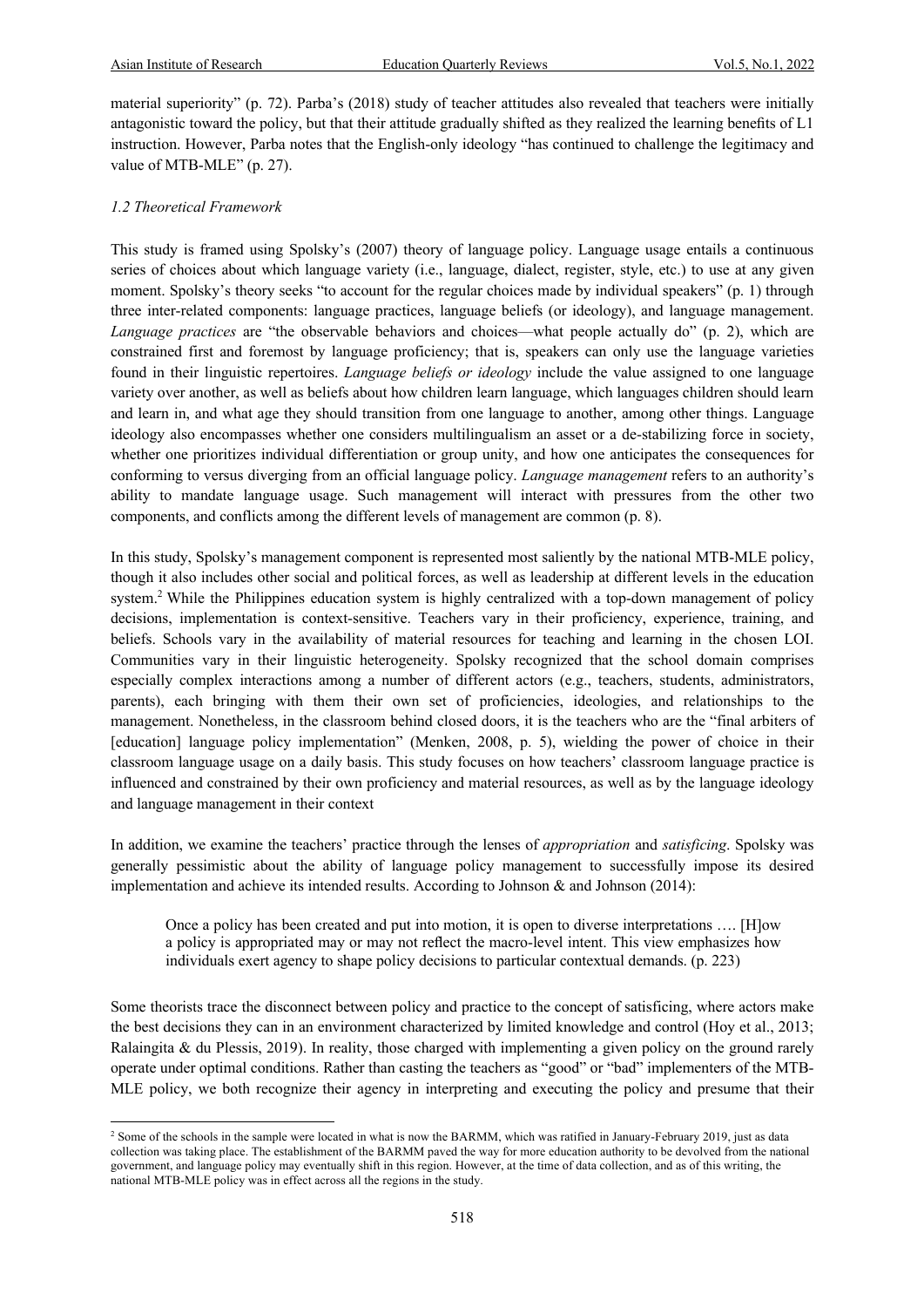actions reflect what they deem to be the best course of action within the possibilities and constraints of their own circumstances.

# *1.3 Research Questions*

This study sought to answer the following questions:

- 1. How did the language policy conditions and implementation in these four language group contexts differ on average?
- 2. Which factors within each language group, and overall, influenced the frequency of teacher usage of the school LOI in class?
- 3. What does the teachers' language usage in each of their contexts reveal about how they were appropriating the MTB-MLE policy and satisficing in their implementation of it?

# **2. Materials and Methods**

The data for this analysis come from a larger study conducted in 2019 under the U.S. Agency for International Development- (USAID-) funded All Children Reading–Philippines project. The section below summarizes the original sample and data collection methodology, but readers are advised to refer to the full report for details (Harden et al., 2020).

# *2.1 Sample*

The original study was conducted across four regions: the Bangsamoro Autonomous Region in Muslim Mindanao (BARMM), Region IX, Region X, and Region XII. The sample comprised a total of 160 schools, 40 with each of four languages-Bahasa Sug, Chavacano, Magindanawn, or Mëranaw<sup>3</sup>-as the designated LOI. These language groups were chosen to provide implementation data from diverse contexts to inform an upcoming curriculum review by DepEd as well as to identify areas for potential donor support. In each school, one classroom per grade from kindergarten through grade 3 was observed, and in each classroom, five different 30 minute lesson periods were observed (mother tongue, Filipino, English, mathematics, and social studies or science). For this analysis we excluded the Filipino and English lessons where the school LOI was not expected to be used, leaving a total of 2,142 lesson observations. Additionally, one teacher per class was interviewed, for a total of 638 teacher interviews.

As described in detail in Harden et al. (2020), the sample methodology followed a three-stage random sample of schools, classrooms, and students. Schools were first separated by language group. Schools were then sorted by region, division, and combined grade 2 and grade 3 enrollment. A total of 160 schools were selected (40 for each language group) with probability proportional to the combined grade 2 and 3 enrollment. For each selected school, two replacement schools were automatically selected in case the originally selected school did not meet the requirements as defined by the population criteria. The replacement schools were selected to best represent the originally selected school with regard to location (region and division) and enrollment. Within each selected school, one classroom for each grade was randomly selected with equal probability.

# *2.2 Instruments*

Data were collected using the following instruments:

- 1. A *classroom observation protocol,* in which a trained observer recorded which language the teacher was using every 2 minutes for each 30-minute lesson period.
- 2. A *classroom inventory* of the materials available in the classroom and the languages they were written in. This instrument also surveyed the students' home languages.

<sup>&</sup>lt;sup>3</sup> The authors recognize that many alternative language names and spellings exist in the Philippines. Those used here were in use by DepEd at the time of writing and do not reflect any preference by the authors.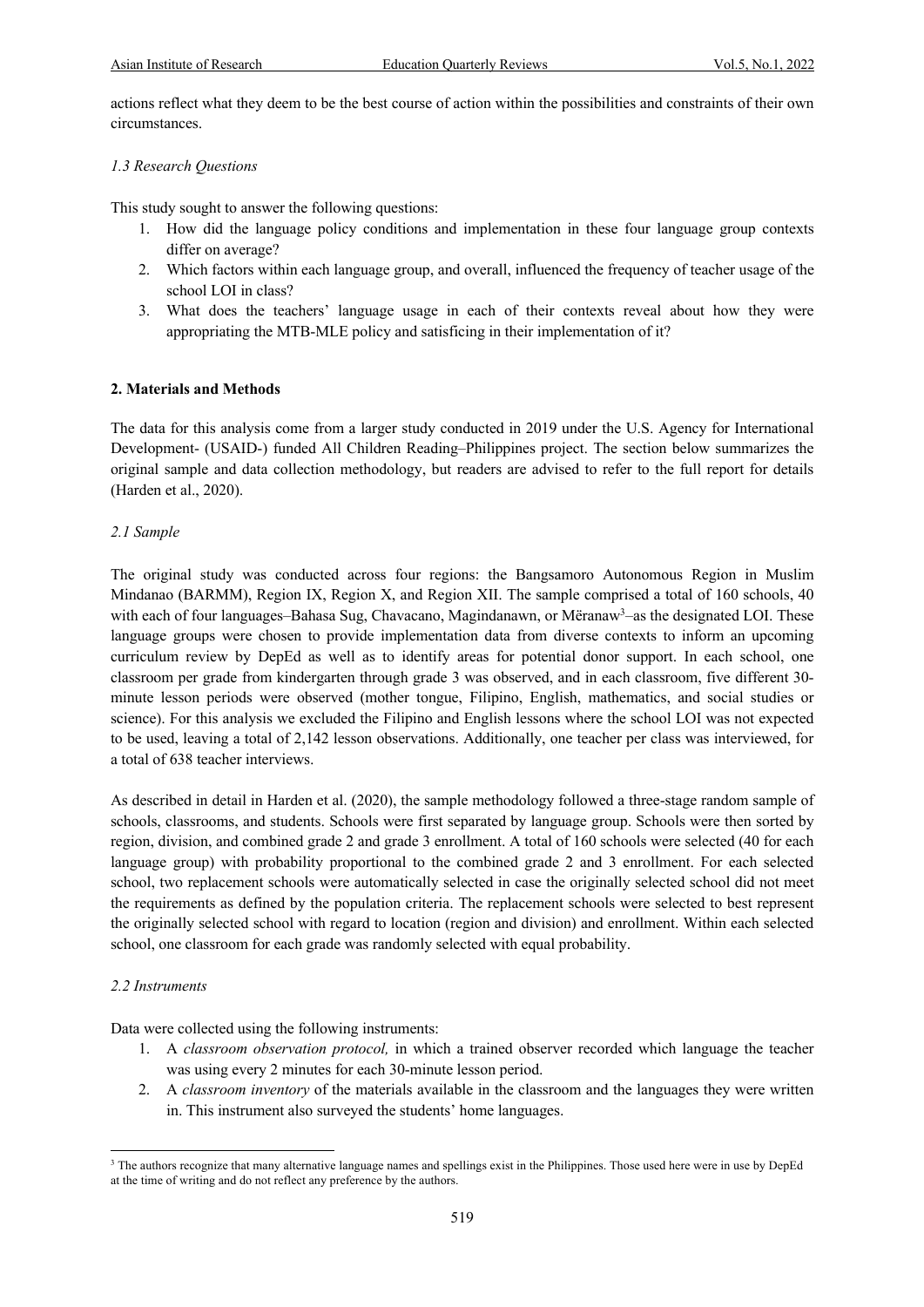3. A *teacher interview,* an orally administered questionnaire on the teacher's background, comfort levels in language usage, and language attitudes and beliefs.

### *2.3 Training and Data Collection*

Sixty-five experienced data collectors were selected by DepEd and trained on the use of the instruments from January 28 through 31, 2019. Data collection took place from February 17 through March 7, 2019, during the fourth quarter of the 2018–2019 school year.

### *2.4 Model Construction*

Following the theoretical framework, five main constructs of language practice and beliefs were identified as constraints on the teachers' language choices in the classroom: the teacher's general language proficiency, the teacher's language proficiency for teaching, the availability of teaching and learning resources in the school LOI, the students' language proficiency, and the teacher's beliefs about the LOI. Variables reflecting each of these categories were identified from the teacher interview and classroom inventory tools. Given that this was secondary analysis on an existing data set, the variables available were constrained by the original study; in particular, items related to teacher beliefs and attitudes were very limited. Correlation analysis was conducted on the variables within the same category to identify which variables should be retained for regression modeling (Table 1). In addition, control variables were included to account for the grade of the classroom and the urban or rural designation of the barangay where the school was located. Finally, linear regression models were constructed using the selected variables for the four language groups overall and for each language group individually. These models and all pre-analyses were weighted using the sample weights derived during sample selection.

| Construct      |                                         | Variable                                                                              | Inclusion or Reason for<br>Omission from Model               |  |
|----------------|-----------------------------------------|---------------------------------------------------------------------------------------|--------------------------------------------------------------|--|
|                | Student language<br>proficiency         | Percentage of students in classroom<br>whose primary home language<br>matches the LOI | Included                                                     |  |
|                |                                         | Teacher L1 matches the LOI                                                            | Included                                                     |  |
|                | Teacher general<br>language proficiency | Teacher's most frequent home<br>language matches the LOI                              | Omitted due to high correlation<br>with teacher L1-LOI match |  |
|                |                                         | Teacher comfort using LOI                                                             | Included                                                     |  |
|                |                                         | Teacher ease speaking the LOI both                                                    |                                                              |  |
| Practice       |                                         | informally and for teaching                                                           | Omitted due to correlation with                              |  |
|                | Teacher language                        | Teacher ease reading in the LOI                                                       | teacher comfort using LOI                                    |  |
|                | proficiency for                         | Teacher ease writing in the LOI                                                       |                                                              |  |
|                | teaching                                | Teaching training to teach literacy in                                                | Included                                                     |  |
|                |                                         | the LOI                                                                               |                                                              |  |
|                |                                         | Teacher years of teaching experience<br>using the LOI                                 | Included                                                     |  |
|                | Availability of TLMs                    | Teacher has teacher's guide in the LOI                                                | Included                                                     |  |
|                |                                         | Students have textbook in the LOI                                                     | Included                                                     |  |
|                | Teacher beliefs about                   | Teacher believes that their students can                                              |                                                              |  |
| <b>Beliefs</b> | their students' ability                 | understand them "very well" in the                                                    | Included                                                     |  |
|                | in the LOI                              | LOI                                                                                   |                                                              |  |
|                | Teacher beliefs about                   | Teacher believes that their students                                                  |                                                              |  |
|                | the best language for                   | should learn to read first in the school                                              | Included                                                     |  |
|                | first literacy                          | LOI                                                                                   |                                                              |  |

#### Table 1: Variable inclusion in the regression model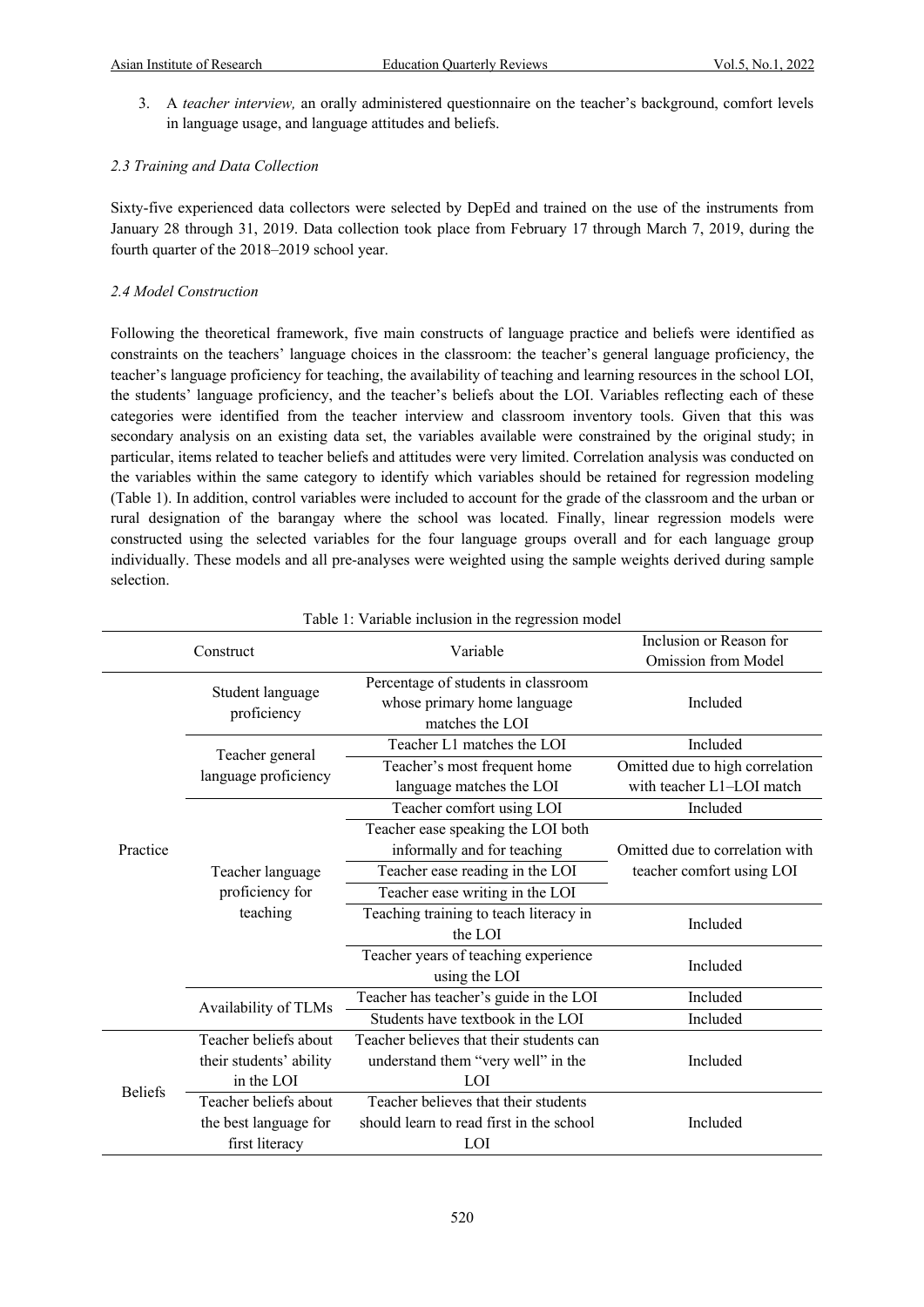| Construct |                                                           | Variable                                | Inclusion or Reason for<br>Omission from Model |  |
|-----------|-----------------------------------------------------------|-----------------------------------------|------------------------------------------------|--|
|           | Teacher beliefs about                                     | Teacher believes that the school LOI    | Omitted due to correlation with                |  |
|           | relative importance of                                    | was the most important language for     | teacher belief about language                  |  |
|           | the school LOI                                            | their students to know                  | for first literacy                             |  |
|           | Additional factors that<br>may influence                  | Urban/rural classification <sup>a</sup> | Included                                       |  |
| Controls  | teacher's use of the<br>mother tongue in the<br>classroom | Grade                                   | Included                                       |  |

<sup>a</sup> This classification was taken from the Philippines Statistical Authority (2021) based on the barangay where the school was located.

#### **3. Results**

*3.1 How did the language policy conditions and implementation in these four language group contexts differ on average?* 

While DepEd sets the language policy at the national level (i.e., Spolsky's management element), practice and beliefs vary considerably by locality. As shown in Table 2, these four language groups present a study in contrasts. As a reminder, the expected practice according to the national policy is that the language selected by the school as the LOI should be used as the primary medium of instruction in all the subject areas except L2 Filipino and L3 English language classes.<sup>4</sup> The data showed that of the four groups, teachers in the Chavacano-LOI schools used their school LOI in class the most frequently—91% of the time (Table 2). Magindanawn-LOI school teachers used the school LOI the least—only 50% of the time—relying heavily on Filipino instead. In comparison, Bahasa Sug- and Mëranaw-LOI teachers both used their respective school LOI 81% of the time.

For contextual differences, the Chavacano- and Bahasa Sug-LOI schools were predominantly urban, while Mëranaw- and Magindanawn-LOI schools were predominantly rural. The linguistic profiles of the students in Chavacano-LOI classrooms were the most heterogeneous, with only 66% of the students reporting Chavacano as their most frequent home language, compared to the most homogeneous Mëranaw-LOI classrooms, where 97% of the students reported the same for Mëranaw. However, urbanicity did not align perfectly with heterogeneity; the Bahasa Sug-LOI school sample, with greater urbanicity, also had higher student linguistic homogeneity in the LOI (88%) than its more rural counterpart in Magindanawn-LOI schools, whose linguistic homogeneity was at only 78%.

The degree of match between the teachers' personal L1 and the school LOI also varied widely, ranging from a high of 97% in the Mëranaw-LOI schools to a low of 56% in the Magindanawn-LOI schools. Teachers' comfort levels in using the LOI for teaching were lower and less variable, but their relative levels generally tracked with the percent of native speakers. Chavacano-LOI teachers had the highest rates of having received training for teaching literacy in the LOI at 58%, compared to a low of only 29% of teachers in Bahasa Sug-LOI schools. Mëranaw-LOI teachers had the most years of experience teaching in the LOI (6.7 years on average), while Magindanawn had the least  $(3.8)$ .<sup>5</sup>

TLM availability showed the least variability among the groups; it was very low across the board, with no more than 25% of teachers in any group having a teacher's guide in the LOI for the given subject, and no more than 15% of classes having student textbooks in the LOI.

<sup>4</sup> Outside of the L2 Filipino and L3 English subject classes (which were excluded from this analysis), the policy tightly constrains teachers' use of any LOI other than the designated LOI to when "academic language (i.e., terminologies) are in English" (Philippines Department of Education, 2019, p. 127), and this concession applies only to grade 3. The policy guidelines state that "the teacher should consistently use the [school LOI] as the [medium of teaching and learning]; translation is not advisable unless this forms part of the learning objectives and is used as a teaching strategy in bridging" (p. 126).

<sup>&</sup>lt;sup>5</sup> At the time of data collection, the policy was in its seventh year of national implementation.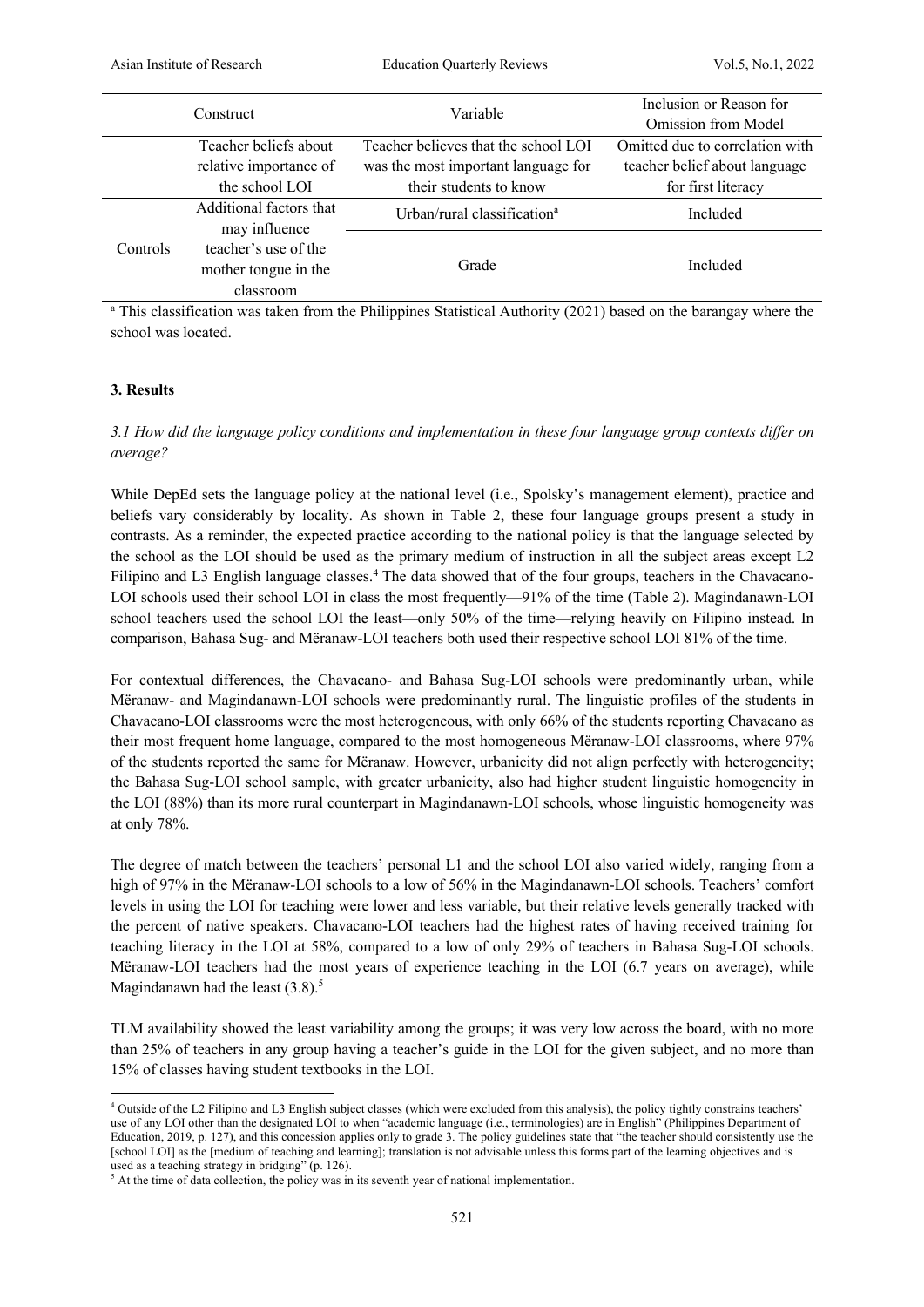As for teacher beliefs, on average only about half of the teachers stated that they agreed with the policy that students should learn to read first in their school's LOI. The Bahasa Sug- and Mëranaw-LOI teachers had the highest rates of agreement, though still at only 60% and 58% respectively, and Magindanawn the lowest at 37% (Table 2).

| Table 2: Variability in the variables of interest    |                                                                                                                              |           |            |           |                  |              |
|------------------------------------------------------|------------------------------------------------------------------------------------------------------------------------------|-----------|------------|-----------|------------------|--------------|
| Construct                                            | Variable                                                                                                                     | Chavacano | Bahasa Sug | Mëranaw   | Maginda-<br>nawn | Overall      |
| Teacher's use<br>of the school<br>LOI                | Mean percentage of class<br>observation timepoints<br>when teacher used the<br>school LOI                                    | 91%       | 81%        | 81%       | 50%              | 72%          |
| Urban/rural<br>classification                        | Percentage of schools                                                                                                        | 76%       | 58%        | 3%        | 12%              | 41%          |
| Students'<br>language<br>proficiency                 | located in an urban area<br>Mean percentage of<br>students in classroom<br>whose primary home<br>language matched the<br>LOI | 66%       | 88%        | 97%       | 78%              | 84%          |
| Teacher's<br>general<br>language<br>proficiency      | Mean percentage of<br>teachers whose L1<br>matched the LOI                                                                   | 71%       | 67%        | 97%       | 56%              | 74%          |
| Teacher's<br>language<br>proficiency for<br>teaching | Mean percentage of<br>teachers who felt "very<br>comfortable" using the<br>LOI                                               | 52%       | 44%        | 60%       | 43%              | 50%          |
|                                                      | Mean percentage of<br>teachers who had<br>received training to teach<br>literacy in the LOI                                  | 58%       | 29%        | 36%       | 31%              | 41%          |
|                                                      | Mean number of<br>teachers' years of<br>teaching experience<br>using the LOI as LOI                                          | 4.8 years | 4.1 years  | 6.7 years | 3.8 years        | 5.0<br>years |
| <b>TLM</b><br>availability                           | Mean percentage of<br>teachers who had a<br>teacher's guide for the<br>subject written in the<br>LOI                         | 25%       | 24%        | 18%       | 20%              | 22%          |
|                                                      | Mean percentage of<br>classes in which students<br>had a textbook for the<br>subject written in the<br><b>LOI</b>            | 15%       | 14%        | 14%       | 7%               | 13%          |
| Teacher's<br>beliefs about<br>the school LOI         | Mean percentage of<br>teachers who believed<br>that their students could<br>understand them "very<br>well" in the LOI        | 39%       | 46%        | 63%       | 47%              | 48%          |
|                                                      | Mean percentage of<br>teachers who believed<br>that their students should<br>learn to read first in the<br>school LOI        | 51%       | 60%        | 58%       | 37%              | 52%          |

522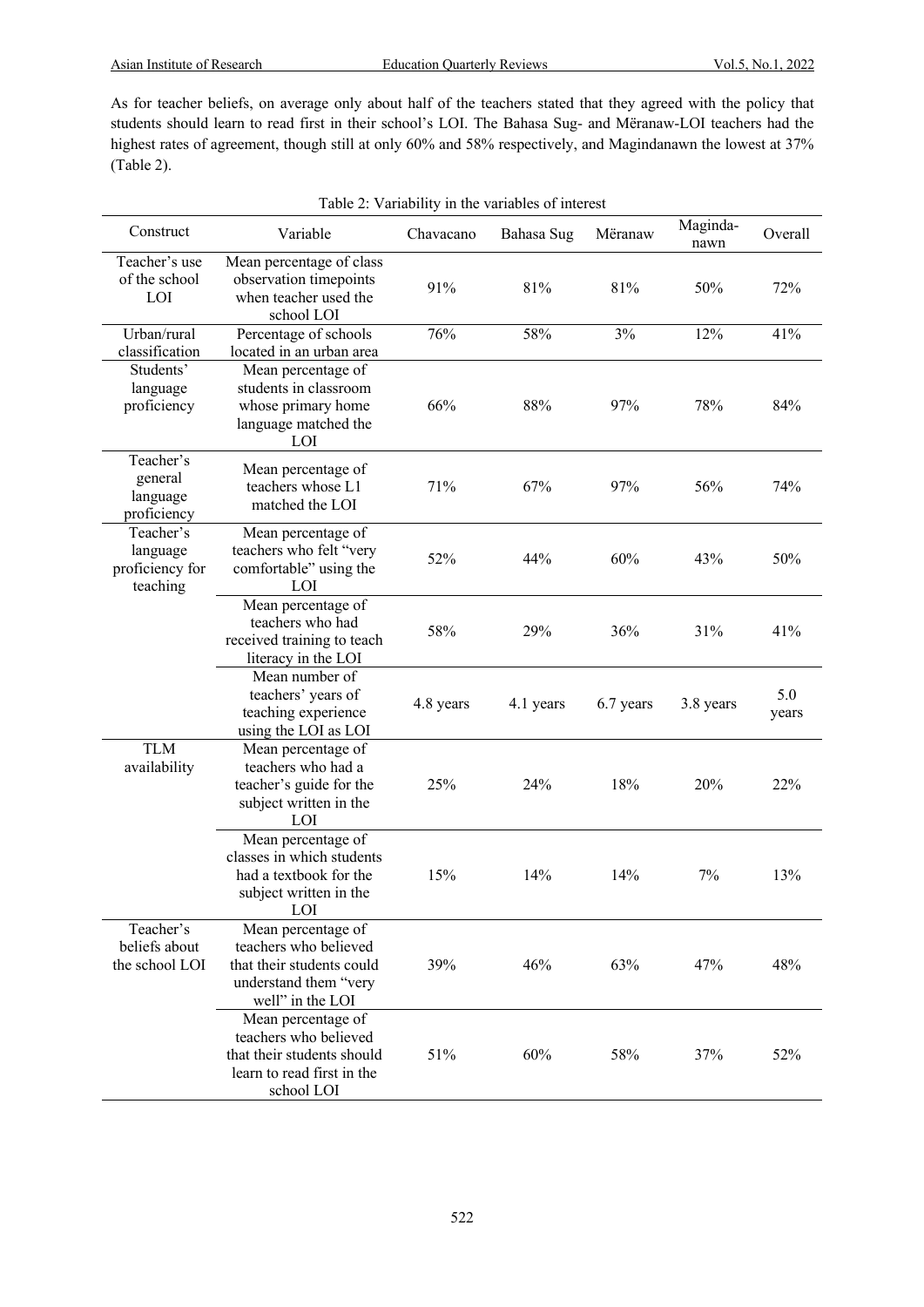*3.2 Which factors in each language group, and overall, influenced the frequency of teacher usage of the schooldesignated LOI in class?*

### 3.2.1 Chavacano

The Chavacano-LOI sample stood out for its high urbanicity (76%) and low linguistic homogeneity in the student population (66%) (Table 2). The majority of Chavacano-LOI schools in this sample were located in the highly urbanized Zamboanga City in Region IX. Zamboanga City is home to at least eight language groups, but for political reasons in 2012 the mayor issued an executive order decreeing the exclusive use of Chavacano as the LOI in the early primary grades regardless of the students' L1, under the reasoning that the use of different LOIs in different schools would be socially divisive (Natividad, 2014). In our theoretical framework, this is a case of local management overriding national management, fueled by differences in language ideology and local politics, and it explains the high student language heterogeneity in the Chavacano-LOI classrooms. Not surprisingly, given this heterogeneity, only 39% of the teachers believed their students could understand them well in Chavacano, the lowest rate of the four groups.

As shown in Table 2, in addition to high urbanicity and low student linguistic homogeneity, Chavacano-LOI teachers had the highest rates of training to teach literacy in the school LOI and the highest rate of TLM provisioning (though still low). For the remaining variables, however, they were close to the overall average of the four groups in the study.

Given some of these contextual characteristics, especially the low linguistic homogeneity, it is perhaps surprising that Chavacano-LOI teachers nonetheless used their school LOI in class more frequently than any other group in the study, 91% of the time, in high conformity to the policy. In the regression model, two variables showed a statistically significant association with these teachers' Chavacano usage: the teacher's personal L1–LOI match and the degree of student linguistic homogeneity (Table 3). Specifically, teachers whose L1 was Chavacano used Chavacano on average for 9% more of the time than did teachers whose L1 was not Chavacano (*p*=0.005). Also, for every 10 percentage point increase in the number of students with Chavacano as their home language, the teachers used Chavacano on average for just  $2\%$  more of the time ( $p=0.021$ ). While both associations were statistically significant, the results suggest that the Chavacano teachers' own L1 had a much larger influence on their use of Chavacano in the classroom than did the linguistic backgrounds of their students. None of the other variables examined was statistically significant in the Chavacano group.

| Tuble 5: Regression building tor Chavaland LOT teachers "Hequency of ase of Chavacano in chass |                |     |          |            |  |
|------------------------------------------------------------------------------------------------|----------------|-----|----------|------------|--|
| Variable                                                                                       |                | n   | Beta     | $P$ -value |  |
| Percentage of students present with Chavacano as their most                                    |                |     |          |            |  |
| frequent home language                                                                         |                | 571 | 0.180    | $0.021*$   |  |
| Teacher's L1 was Chavacano                                                                     | N <sub>o</sub> | 176 | 0.000    |            |  |
|                                                                                                | Yes            | 395 | 8.980    | $0.005**$  |  |
| Teacher felt "very comfortable" using                                                          | No.            | 275 | 0.000    |            |  |
| Chavacano as LOI                                                                               | Yes            | 296 | 3.660    | 0.095      |  |
| Teacher received training to teach reading in                                                  | N <sub>o</sub> | 226 | 0.000    |            |  |
| Chavacano                                                                                      | Yes            | 345 | $-0.790$ | 0.766      |  |
| Teacher's years of experience teaching using Chavacano as LOI                                  |                | 571 | $-0.470$ | 0.147      |  |
| Teacher had a teacher's guide for that subject in                                              | No.            | 428 | 0.000    |            |  |
| Chavacano                                                                                      | Yes            | 143 | 2.030    | 0.162      |  |
| Students had a textbook for that subject in                                                    | No.            | 484 | 0.000    |            |  |
| Chavacano                                                                                      | Yes            | 87  | $-2.410$ | 0.420      |  |
| Teacher believed that their students could                                                     | N <sub>o</sub> | 350 | 0.000    |            |  |
| understand them "very well" in Chavacano                                                       | Yes            | 221 | $-2.040$ | 0.331      |  |
| Teacher believed that their students should learn                                              | No.            | 278 | 0.000    |            |  |
| to read first in Chavacano                                                                     | Yes            | 293 | 3.160    | 0.147      |  |

Table 3: Regression output for Chavacano-LOI teachers' frequency of use of Chavacano in class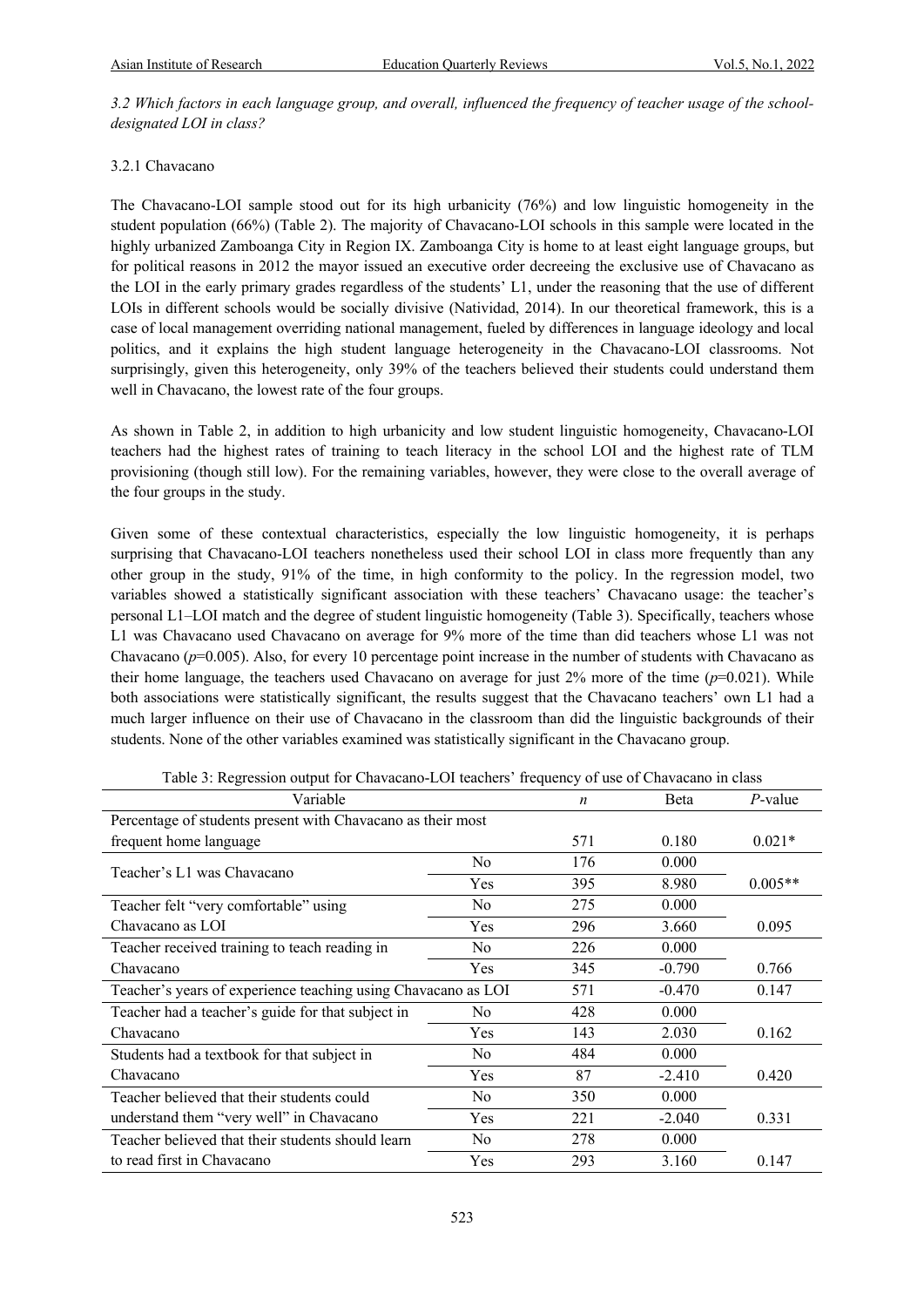| Variable                         |                             | $\boldsymbol{n}$ | Beta     | $P$ -value |
|----------------------------------|-----------------------------|------------------|----------|------------|
| School was located in rural area | No                          | 442              | 0.000    |            |
|                                  | Yes                         | 129              | 2.840    | 0.109      |
| Grade level                      | Kindergarten<br>(reference) | 201              | 0.000    |            |
|                                  | Grade 1                     | 121              | $-0.620$ | 0.870      |
|                                  | Grade 2                     | 120              | $-3.940$ | 0.147      |
|                                  | Grade 3                     | 129              | 2.390    | 0.511      |

*Note*. \*=significant at  $p<0.05$ ; \*\*=significant at  $p<0.01$ .

#### 3.2.2 Bahasa Sug

In contrast to the Chavacano sample, the Bahasa Sug-LOI schools could be characterized as both predominantly urban (58%) and linguistically homogeneous (88%). The schools in the sample were located in multiple provinces and cities in BARMM and Region IX. As shown in Table 2, for most of the teacher variables examined, Bahasa Sug-LOI teachers fell slightly below the average of the four groups. One exception is that they reported the highest rate of personal belief that their students should learn to read first in the school LOI  $(60\%)$ .

In practice, Bahasa Sug-LOI teachers used Bahasa Sug in class 81% of the time. In the regression model, of all variables examined, only one showed a statistically significant association with the teachers' Bahasa Sug usage: the availability of a teacher's guide written in Bahasa Sug (Table 4). That is, teachers with a teacher's guide in Bahasa Sug used the language for 19% more of the time than did teachers without this resource  $(p=0.000)$ .

| acre 1: regression carpat for Banasa Sag<br>Variable                                   |                             | n   | Beta     | $P$ -value |
|----------------------------------------------------------------------------------------|-----------------------------|-----|----------|------------|
| Percentage of students present with Bahasa Sug as their most<br>frequent home language |                             | 534 | 0.010    | 0.857      |
| Teacher's L1 was Bahasa Sug                                                            | No                          | 142 | 0.000    |            |
|                                                                                        | Yes                         | 392 | 9.170    | 0.147      |
| Teacher felt "very comfortable" using Bahasa                                           | No                          | 288 | 0.000    |            |
| Sug as LOI                                                                             | Yes                         | 246 | 9.260    | 0.077      |
| Teacher received training to teach reading in                                          | No                          | 359 | 0.000    |            |
| Bahasa Sug                                                                             | Yes                         | 175 | 4.220    | 0.412      |
| Teacher's number of years of experience teaching using Bahasa<br>Sug as LOI            |                             | 534 | 0.120    | 0.805      |
| Teacher had a teacher's guide for that subject in                                      | No                          | 413 | 0.000    |            |
| Bahasa Sug                                                                             | Yes                         | 121 | 18.910   | $0.000***$ |
| Students had a textbook for that subject in                                            | No                          | 457 | 0.000    |            |
| Bahasa Sug                                                                             | Yes                         | 77  | 4.680    | 0.437      |
| Teacher believed that their students could                                             | No                          | 285 | 0.000    |            |
| understand them "very well" in Bahasa Sug                                              | Yes                         | 249 | 6.880    | 0.191      |
| Teacher believed that their students should learn                                      | No                          | 225 | 0.000    |            |
| to read first in Bahasa Sug                                                            | Yes                         | 309 | 5.290    | 0.369      |
| School was located in rural area                                                       | No                          | 339 | 0.000    |            |
|                                                                                        | Yes                         | 195 | $-0.960$ | 0.867      |
| Grade level                                                                            | Kindergarten<br>(reference) | 166 | 0.000    |            |
|                                                                                        | Grade 1                     | 121 | $-4.350$ | 0.423      |
|                                                                                        | Grade 2                     | 121 | $-0.760$ | 0.904      |
|                                                                                        | Grade 3                     | 126 | $-1.000$ | 0.868      |

Table 4: Regression output for Bahasa Sug-LOI teachers' frequency of use of Bahasa Sug in class

*Note*. \*\*\*=significant at *p*<0.001.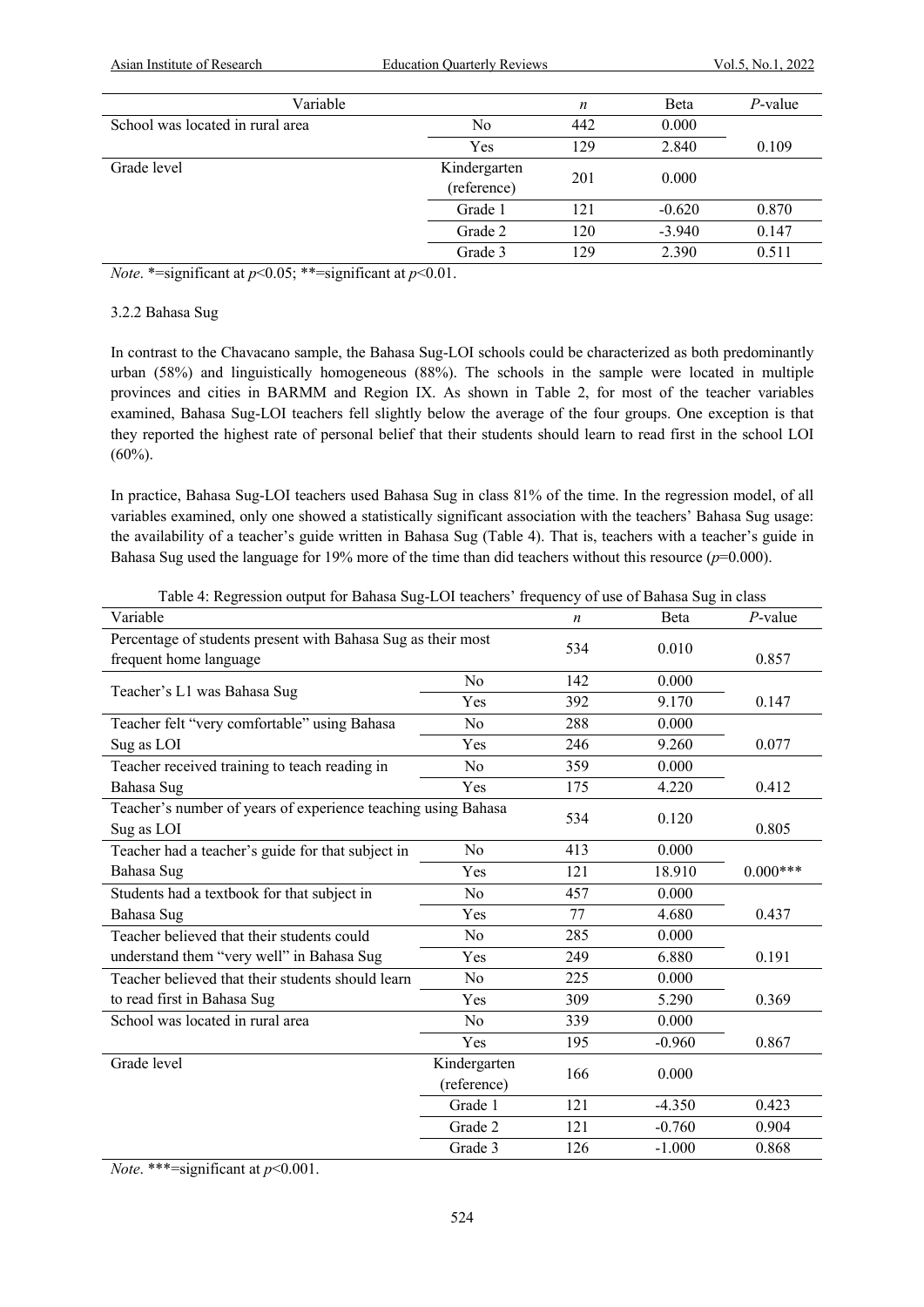### 3.2.3 Mëranaw

Located in the Lanao del Norte province in Region X and Lanao del Sur province in BARMM, the Mëranaw-LOI sample was characterized by extremes in both rurality (97%) and linguistic homogeneity, with 97% of both teachers and students speaking Mëranaw as their L1. These characteristics coincided, not surprisingly, with a relatively high rate of teachers feeling "very comfortable" teaching in Mëranaw and believing that their students could understand them well when they did, as well as believing that Mëranaw should be the first language of literacy for their students (Table 2). Mëranaw-LOI teachers also had the most years of experience teaching in the LOI but were below average in the percent having received training to teach literacy in it. They were the least likely to possess a teacher's guide written in the LOI.

Mëranaw-LOI teachers used Mëranaw in class 81% of the time. Regression analysis showed that their usage was influenced by grade level and the availability of material resources in Mëranaw (Table 5). That is, compared to kindergarten teachers, grade 1 to grade 3 teachers used Mëranaw for 14% to 26% less of the time with each subsequent grade level ( $p=0.000-0.001$ ). In classrooms equipped with TLMs written in Mëranaw, teachers used Mëranaw for about 14% more of the time than did teachers in classrooms without TLMs (*p*=0.000). The data also show a relationship between the teacher's Mëranaw usage and the teacher L1–LOI match, as well as with the rurality of the school; however, the sample size of non-Mëranaw L1 teachers and non-rural schools was so small that these relationships should be interpreted with caution.

| Variable                                                                            |                             | n   | Beta      | $P$ -value |
|-------------------------------------------------------------------------------------|-----------------------------|-----|-----------|------------|
| Percentage of students present with Mëranaw as their most<br>frequent home language |                             | 514 | $-0.090$  | 0.209      |
| Teacher's L1 was Mëranaw                                                            | No                          | 15  | 0.000     |            |
|                                                                                     | Yes                         | 499 | 21.300    | $0.009**$  |
| Teacher felt "very comfortable" using Mëranaw                                       | N <sub>o</sub>              | 218 | 0.000     |            |
| as LOI                                                                              | Yes                         | 296 | $-2.810$  | 0.226      |
| Teacher received training to teach reading in                                       | No                          | 327 | 0.000     |            |
| Mëranaw                                                                             | Yes                         | 187 | 4.200     | 0.226      |
| Teacher's number of years of experience teaching using Mëranaw<br>as LOI            |                             | 514 | $-0.360$  | 0.133      |
| Teacher had a teacher's guide for that subject in                                   | N <sub>o</sub>              | 415 | 0.000     |            |
| Mëranaw                                                                             | Yes                         | 99  | 13.970    | $0.000***$ |
| Students had a textbook for that subject in                                         | N <sub>o</sub>              | 444 | 0.000     |            |
| Mëranaw                                                                             | Yes                         | 70  | 13.430    | $0.000***$ |
| Teacher believed that students could understand                                     | No                          | 204 | 0.000     |            |
| them "very well" in Mëranaw                                                         | Yes                         | 310 | $-1.240$  | 0.678      |
| Teacher believed that their students should learn                                   | N <sub>o</sub>              | 204 | 0.000     |            |
| to read first in Mëranaw                                                            | Yes                         | 310 | 1.180     | 0.778      |
| School was located in rural area                                                    | N <sub>o</sub>              | 14  | 0.000     |            |
|                                                                                     | Yes                         | 500 | $-9.210$  | $0.004**$  |
| Grade level                                                                         | Kindergarten<br>(reference) | 162 | 0.000     |            |
|                                                                                     | Grade 1                     | 118 | $-13.500$ | $0.001**$  |
|                                                                                     | Grade 2                     | 114 | $-17.880$ | $0.000***$ |
|                                                                                     | Grade 3                     | 120 | $-26.000$ | $0.001**$  |

Table 5: Regression output for Mëranaw-LOI teachers' frequency of use of Mëranaw in class

*Note*. \*\*=significant at *p*<0.01; \*\*\*=significant at *p*<0.001.

# 3.2.4 Magindanawn

The Magindanawn-LOI sample was characterized by high rurality (88%) and moderate student homogeneity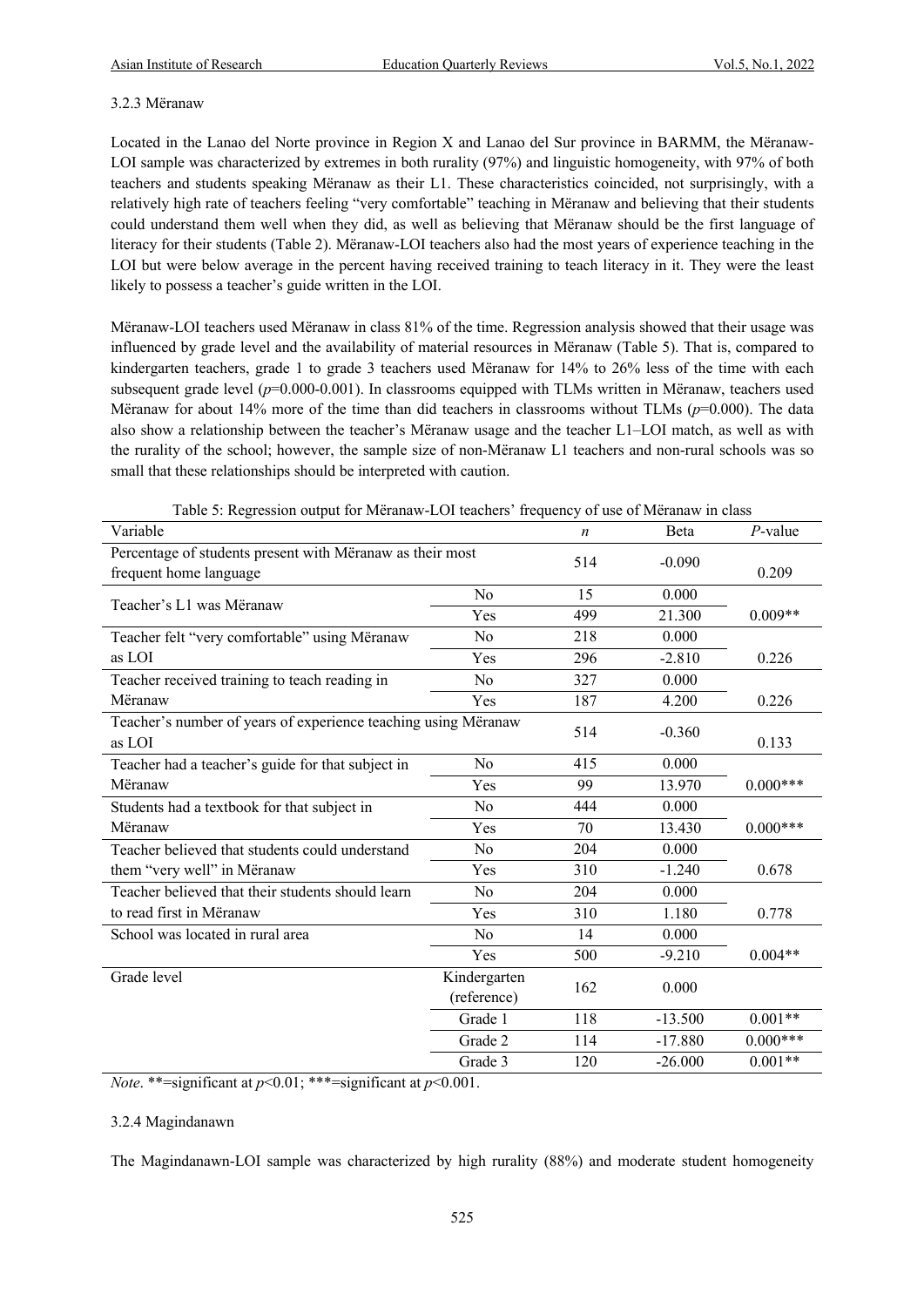(78%). The schools in this sample were located in the Maguindanao and Sultan Kudarat provinces in BARMM, and the Cotabato province in Region XII. Compared to the teachers in the other groups, the Magindanawn-LOI teachers reported exceptionally low language proficiency in the LOI; only 56% considered Magindanawn their L1, and only 43% felt "very comfortable" using Magindanawn for teaching. They also had the lowest number of years of experience teaching in the LOI, the second lowest level of training, the lowest support for the LOI as the best language for initial literacy for their students, and the lowest availability of student textbooks in the LOI (Table 2). However, the linguistic homogeneity of the Magindanawn school students, and likewise their teachers' belief in their students' ability to understand them in Magindanawn, were both close to average.

Not surprisingly, given the compounding of conditions not amenable to the use of Magindanawn in class, Magindanawn teachers only used it 50% of the time, far less than their counterparts in the other groups used their respective LOIs. Regression analysis revealed that the L1–LOI match and the availability of a teacher's guide in Magindanawn had a statistically significant relationship with the teachers' usage of Magindanawn (Table 6). Teachers with Magindanawn as their L1 used it for 34% more of the time than did teachers with other L1s ( $p=0.000$ ). Similarly, teachers who had a teacher's guide in Magindanawn used the language for 24% more of the time than those who did not (*p*=0.000). Finally, similar to results in the Chavacano group, on average every 10 percentage point increase in the number of L1 Magindanawn students corresponded with a 2% increase in the amount of time the teachers used Magindanawn in class  $(p=0.039)$ .

Table 6: Regression output for Magindanawn-LOI teachers' frequency of use of Magindanawn in class

| Variable                                                      |                | $\boldsymbol{n}$ | Beta      | $P$ -value |
|---------------------------------------------------------------|----------------|------------------|-----------|------------|
| Percentage of students present with Magindanawn as their most |                | 490              | 0.180     |            |
| frequent home language                                        |                |                  |           | $0.039*$   |
| Teacher's L1 was Magindanawn                                  | N <sub>o</sub> | 209              | 0.000     |            |
|                                                               | Yes            | 281              | 33.640    | $0.000***$ |
| Teacher felt "very comfortable" using                         | No             | 268              | 0.000     |            |
| Magindanawn as LOI                                            | Yes            | 222              | 7.480     | 0.343      |
| Teacher received training to teach reading in                 | No             | 317              | 0.000     |            |
| Magindanawn                                                   | Yes            | 173              | $-3.170$  | 0.595      |
| Teacher's number of years of experience teaching using        |                | 490              | 0.300     |            |
| Magindanawn as LOI                                            |                |                  |           | 0.467      |
| Teacher had a teacher's guide for that subject in             | N <sub>o</sub> | 388              | 0.000     |            |
| Magindanawn                                                   | Yes            | 102              | 23.710    | $0.000***$ |
| Students had a textbook for that subject in                   | No             | 458              | 0.000     |            |
| Magindanawn                                                   | Yes            | 32               | 11.000    | 0.168      |
| Teacher believed that their students could                    | No             | 252              | 0.000     |            |
| understand them "very well" in Magindanawn                    | Yes            | 238              | 1.290     | 0.829      |
| Teacher believed that their students should learn             | No             | 303              | 0.000     |            |
| to read first in Magindanawn                                  | Yes            | 187              | 1.040     | 0.846      |
| School was located in rural area                              | N <sub>o</sub> | 77               | 0.000     |            |
|                                                               | Yes            | 413              | $-6.600$  | 0.243      |
| Grade level                                                   | Kindergarten   | 133              | 0.000     |            |
|                                                               | (reference)    |                  |           |            |
|                                                               | Grade 1        | 119              | $-5.540$  | 0.461      |
|                                                               | Grade 2        | 114              | $-18.130$ | $0.017*$   |
|                                                               | Grade 3        | 124              | $-12.540$ | 0.116      |

*Note*. \*=significant at *p*<0.05; \*\*\*=significant at *p*<0.001.

#### 3.2.5 Overall

Running the same regression model on the aggregated data, and controlling for all of these factors, we observed a statistically significant difference between language groups in the percentage of time teachers used the school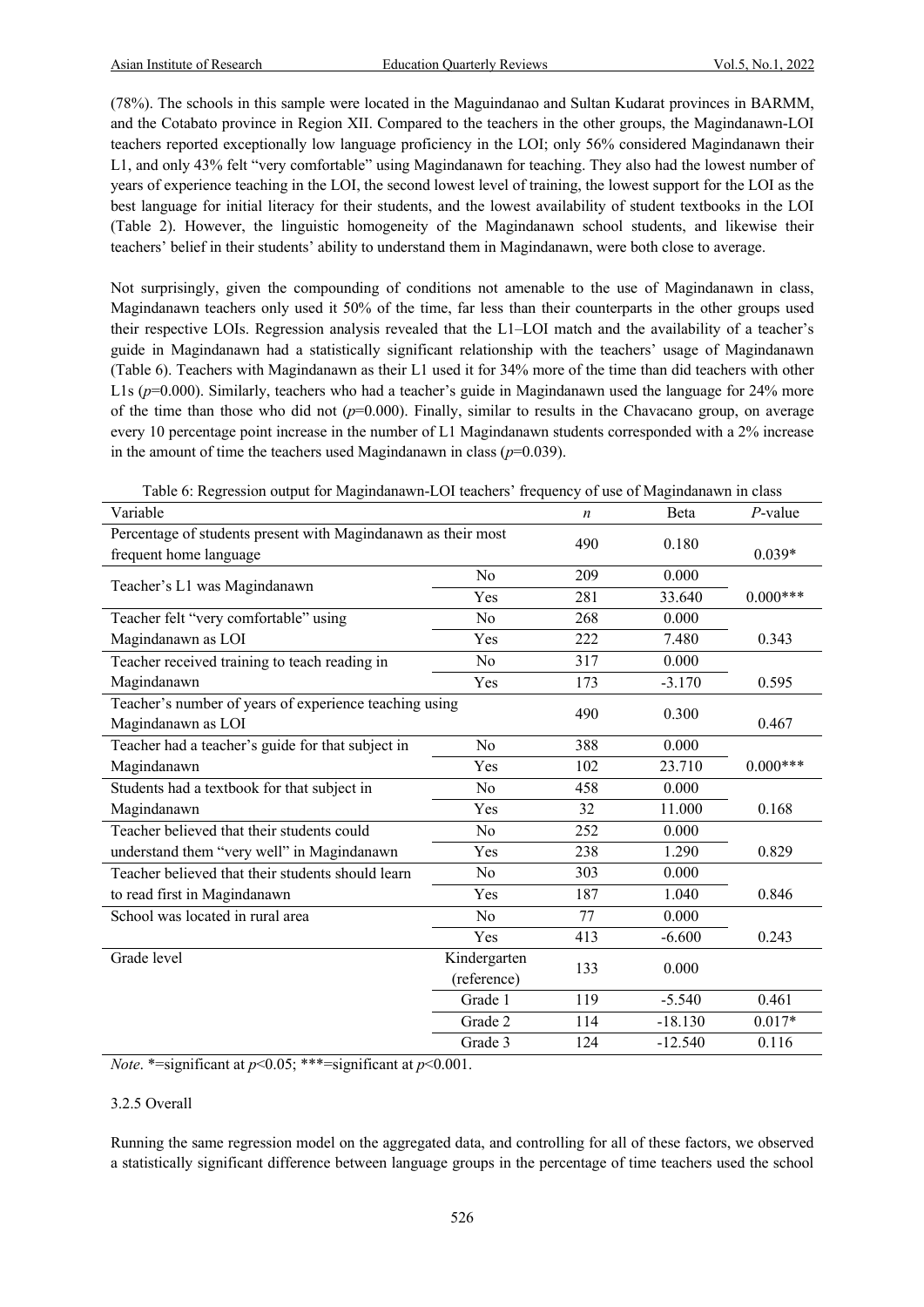LOI in class (Table 7). That is, compared to teachers in the Bahasa Sug group, teachers in the Chavacano group used their LOI on average for 12% more of the time, and Magindanawn teachers for 22% less. These results suggest the presence of other latent variables not accounted for in this regression model that would further differentiate the language groups. For example, local norms related to language ideology, accountability, or general language practices could also be contributing to these differences in language usage between the language groups in ways that the data were not able to capture.

Despite these differences, some significant influences are apparent in the aggregated model. First, the single largest factor in teachers' language usage in the classroom is the teacher L1–LOI match. On average, across all four language groups, teachers with an L1 that matched their school's LOI used the LOI for 26% more of the time than did teachers without an L1–LOI match ( $p=0.000$ ). In contrast, the teacher's self-reported comfort level in the LOI showed no association with their usage of it, neither in the overall model nor in any single group.

Second, on average the presence of a teacher's guide written in the LOI was associated with a 16% increase in the teacher's use of the LOI ( $p=0.000$ ), and student textbooks with an increase of 7% ( $p=0.007$ ).

Third, for every 10 percentage point increase in the number of students who spoke the school LOI as their most frequent home language, teachers used the LOI on average for 2% more of the time (*p*=0.002). These results suggest that while the linguistic makeup of the class showed some relationship with the teachers' practices, it was a much weaker influence than the teachers' own L1 and the availability of TLM in the LOI. Moreover, the actual rate of student linguistic homogeneity appeared to be more influential than the teachers' subjective judgments about their students' ability to understand them.

The overall model also showed that teachers generally decreased their use of the LOI in favor of Filipino and English as the students progressed through the grades; that is, grade 1 teachers used it less than kindergarten teachers, and grade 2 and grade 3 teachers less than grade 1.

The following factors did not show any statistically significant relationship to the teachers' language practices in either the overall model or any individual group: the teachers' self-reported comfort level teaching in the LOI, the teachers' belief about their students' ability to understand them in the LOI, whether the teacher had received training to teach literacy in the LOI, the teachers' number of years of experience teaching in the LOI, the teachers' belief about whether their students should learn to read first in the LOI, and (except for Mëranaw) whether the school was in an urban or rural setting.

| Variable                                                         |                | n    | <b>B</b> eta | $P$ -value |
|------------------------------------------------------------------|----------------|------|--------------|------------|
| Bahasa Sug LOI (reference)                                       |                | 534  | 0.000        |            |
| Chavacano LOI                                                    |                | 571  | 12.380       | $0.000***$ |
| Magindanawn LOI                                                  |                | 490  | $-21.900$    | $0.000***$ |
| Mëranaw LOI                                                      |                | 514  | $-5.990$     | 0.108      |
| Percentage of students present with the school LOI as their most |                | 2109 | 0.160        |            |
| frequent home language                                           |                |      |              | $0.002**$  |
| Teacher's L1 was the school LOI                                  | N <sub>o</sub> | 542  | 0.000        |            |
|                                                                  | Yes            | 1567 | 25.720       | $0.000***$ |
|                                                                  | N <sub>0</sub> | 1049 | 0.000        |            |
| Teacher felt "very comfortable" using the LOI                    | Yes            | 1060 | 2.670        | 0.278      |
| Teacher received training to teach reading in the                | N <sub>0</sub> | 1229 | 0.000        |            |
| LOI                                                              | Yes            | 880  | 1.040        | 0.659      |
| Teacher's number of years of experience teaching in the LOI      |                | 2109 | 0.030        | 0.898      |
| Teacher had a teacher's guide for that subject in                | N <sub>0</sub> | 1644 | 0.000        |            |
| the LOI                                                          | Yes            | 465  | 15.620       | $0.000***$ |
| Students had a textbook for that subject in the                  | N <sub>0</sub> | 1843 | 0.000        | $0.007**$  |

Table 7: Regression output for teachers' frequency of use of the LOI in class (overall)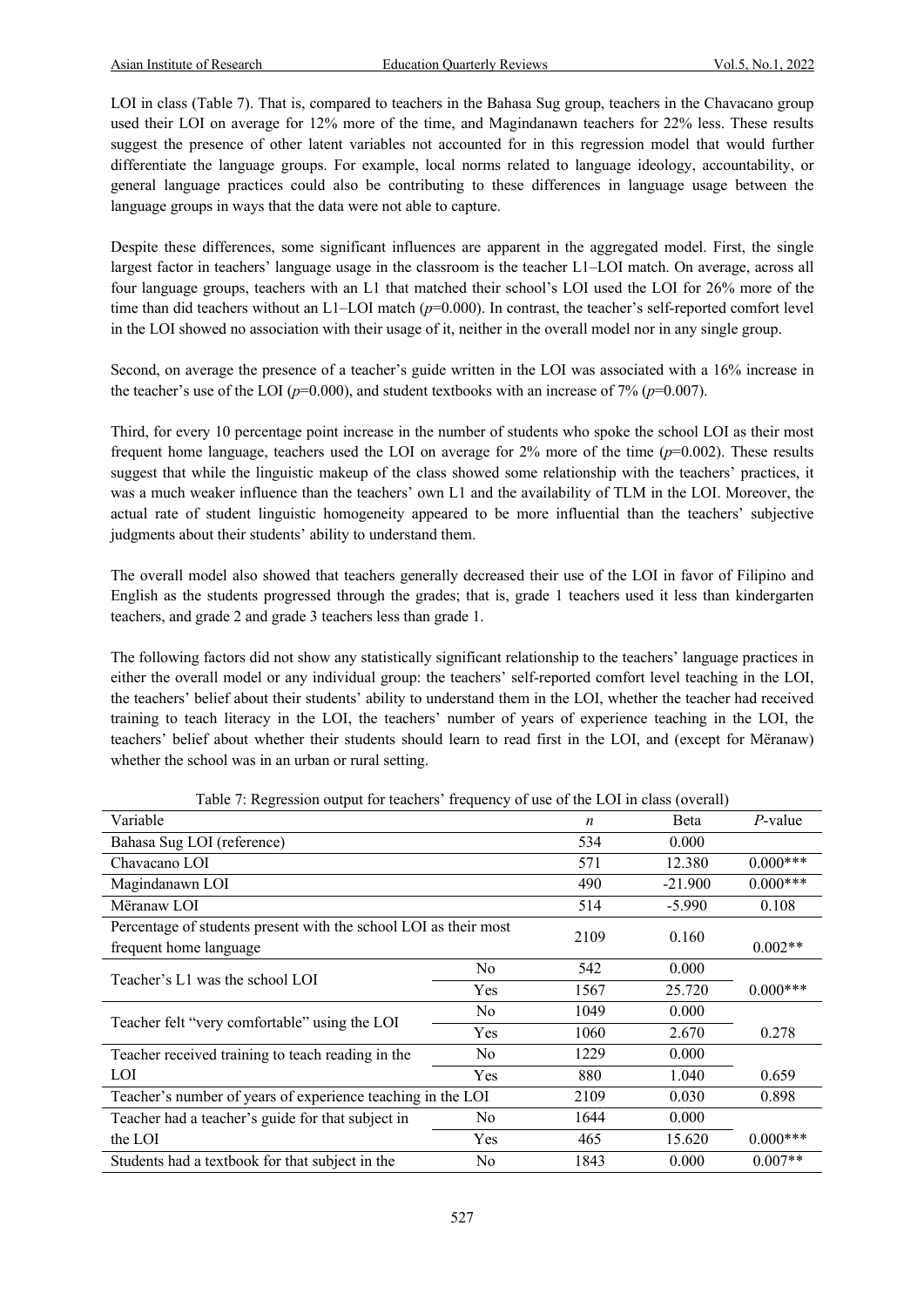Asian Institute of Research **Education Quarterly Reviews** Vol.5, No.1, 2022

| LOI                                               | Yes                         | 266  | 6.730     |            |
|---------------------------------------------------|-----------------------------|------|-----------|------------|
| Teacher believed that students could understand   | No                          | 1091 | 0.000     |            |
| them "very well" in the LOI                       | Yes                         | 1018 | 0.680     | 0.797      |
| Teacher believed that their students should learn | No                          | 1010 | 0.000     |            |
| to read first in the school LOI                   | Yes                         | 1099 | 3.230     | 0.178      |
| School was located in rural area                  | N <sub>0</sub>              | 872  | 0.000     |            |
|                                                   | Yes                         | 1237 | $-3.050$  | 0.251      |
| Grade level                                       | Kindergarten<br>(reference) | 662  | 0.000     |            |
|                                                   | Grade 1                     | 479  | $-8.930$  | $0.002**$  |
|                                                   | Grade 2                     | 469  | $-14.020$ | $0.000***$ |
|                                                   | Grade 3                     | 499  | $-13.300$ | $0.002**$  |

*Note*. \*\*=significant at *p*<0.01; \*\*\*=significant at *p*<0.001.

#### **4. Discussion**

*What does the teachers' language usage in each of their contexts reveal about how they were appropriating MTB-MLE policy and satisficing in their implementation of it?*

The teachers' language practices in these case studies gave evidence for the following.

*Language proficiency and, secondarily, TLMs mattered.* Spolsky identified language proficiency as the first constraint on language choice; if one does not know a language, one simply cannot use it. The strong association in the data between the teachers' L1–LOI match and their use of the LOI lends evidence to the critical role of teacher language proficiency in LOI policy implementation. We recognize that teachers can be multilingual and speak languages other than their L1 comfortably; they can also be native speakers of a language yet feel underequipped to use it for teaching. It is interesting therefore to note that while the teachers' L1–LOI match had such a significant association with their LOI usage across the board, their self-reported comfort level in the LOI did not. It could be that their L1 status was simply a better indicator of their actual proficiency than was their subjective self-judgment, at least in response to the wording of that particular item on the questionnaire,<sup>6</sup> and/or possibly that their social identification with the LOI ethnolinguistic group encouraged greater appropriation of a policy promoting that language.

In addition, TLM resources serve as an indirect support to language proficiency, providing teachers with the academic language that they need for the specialized domain of school, something that none of the teachers learned in their own experience at school as children, before these languages were used as LOIs.

The Magindanawn-LOI teachers demonstrate this most vividly. They had the lowest usage of the LOI, but also the lowest rate of L1–LOI match, as well as, like everyone else, low TLM provisioning. Low proficiency therefore constrained the teachers' ability to use the LOI even if they wanted to. In the absence of these essential inputs, the Magindanawn teachers showed evidence of satisficing by doing the next best thing, which in their case, meant reverting to the national language, Filipino. Note that while the teacher's L1–LOI match and the availability of a teacher's guide in the LOI were generally influential variables across all the groups, they were the most influential on this group of teachers, whose fundamental ability to implement was much more precarious.

The Mëranaw-LOI teachers also demonstrated the importance of the TLMs. While their use of their LOI in class was relatively high, it could have been even higher (as the Chavacano group demonstrated). Although the teachers were almost all native speakers of the LOI, they may have still lacked ease with the subject-specific

<sup>6</sup> The question was: "How comfortable do you feel teaching using [the school LOI] as the medium of instruction?" to which the teacher chose a response from "Very comfortable," "Somewhat comfortable," "Somewhat uncomfortable," or "Very uncomfortable."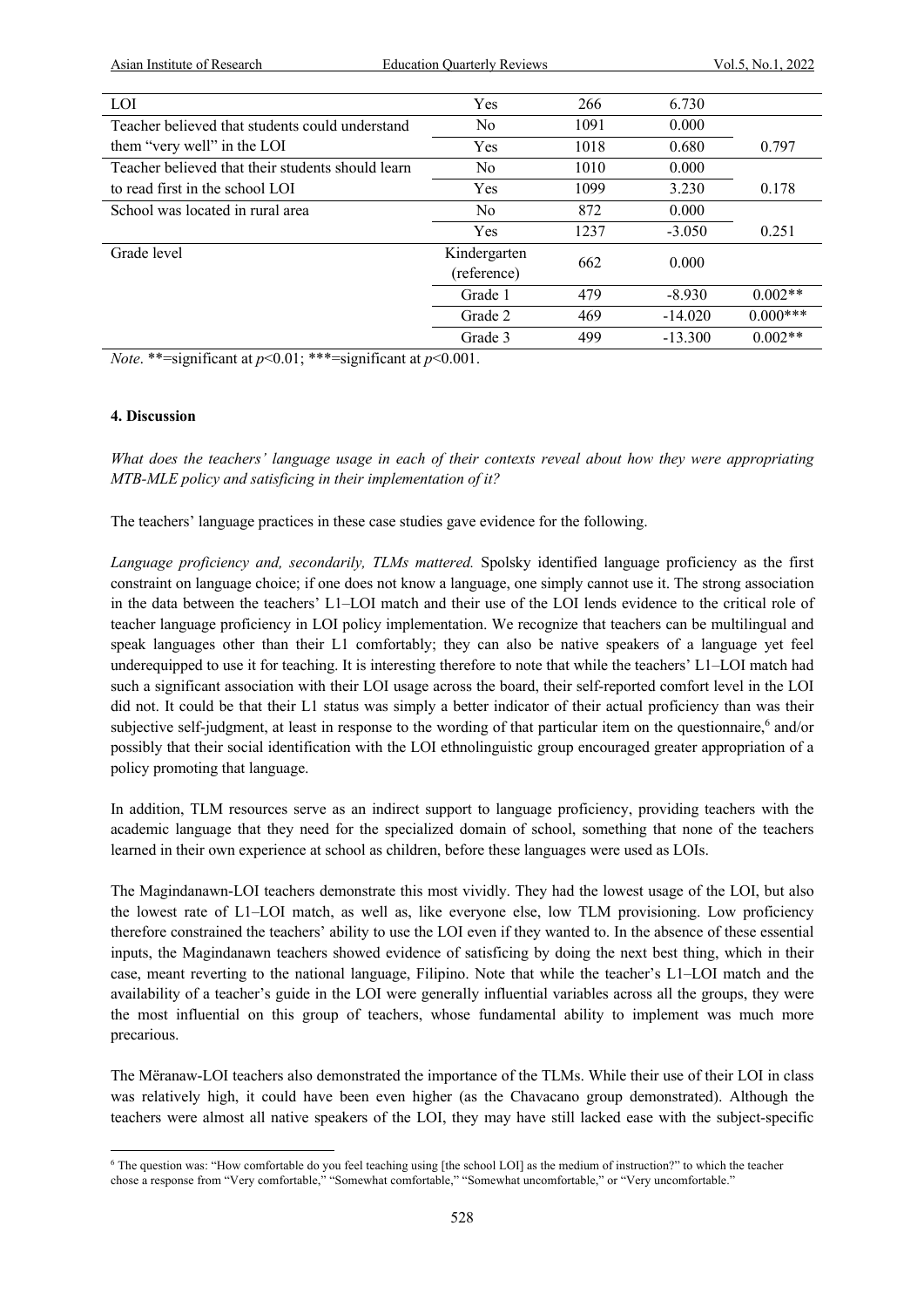academic terminologies. Unfortunately, they had the lowest rate of possession of a teacher's guide in the LOI, but those who did have a guide used Mëranaw on average for 14% more of the time, and the presence of student textbooks showed a similar association. In contrast to the other groups, Mëranaw teachers were working in conditions generally more conducive to policy implementation (e.g., high teacher L1–LOI match, high student homogeneity, supportive language ideology, etc.), yet even so, the low availability of TLMs acted as a constraint on their classroom practice. When lacking academic resources in the LOI, they may have satisficed by reverting to Filipino or English.

*The students' language proficiency mattered too, but much less so than the teachers'.* Overall, the greater the percentage of students who spoke the school LOI as their most frequent home language, the more their teachers used the LOI in class. However, the Chavacano example demonstrates the limitations of this association. Local political conditions and language ideology resulted in relatively high student linguistic heterogeneity in the Chavacano-LOI schools. While the data showed that the Chavacano teachers did react somewhat to their students' linguistic backgrounds, the heterogeneity did not prevent them from using Chavacano in high conformity to policy overall, in fact at the highest rate of all the groups. In other words, the Chavacano teachers demonstrated a high rate of appropriation of the Chavacano-LOI policy despite the linguistic heterogeneity of their environment. One takeaway is that the students' linguistic profiles are far from absolute determinants in teachers' ability or willingness to use a given LOI, and, for better or worse, high teacher LOI usage is possible even in linguistically heterogeneous classrooms.

*Teachers' language usage was somewhat sensitive to the grade level of the students.* In the overall model, teachers generally increased their use of Filipino and English in class as the students progressed through the grades. It may be that as part of the teachers' appropriation of the policy, they see the need to prepare their students for the impending transition to Filipino and English LOI, slated for grade 4. Another possible explanation is that as the subject matters increase in complexity, in the absence of academic resources in the LOI, teachers satisfice by relying more on resources in Filipino and English.

*The influence of language ideology on practice was complex.* On average only half of the teachers personally agreed with the policy that their students should learn to read first in the LOI. Yet their actual execution of the policy was much higher, and their personal beliefs did not track in any statistically identifiable way with their execution. Even their beliefs about their students' ability to understand them did not appear to hold any significant sway over their own language choices. The data suggested that for the teachers in this study, other beliefs and values not captured in these data were more influential than the ones captured. Other influential beliefs could include a more nuanced view of the pros and cons of teaching in the school LOI than the questionnaire allowed, the teachers' sense of professional duty to adhere to policy, social norms and expectations about what constitutes acceptable classroom practice, and the anticipated consequences associated with conformity versus divergence.

#### **5. Conclusion**

These case studies illustrate how teachers working under different conditions implemented LOI policy differently. Despite these differences, some common influences emerge in the data. Teacher language proficiency, and secondarily, material resources in the target language appear to have acted as the foremost influences on teacher language usage. Regardless of context, the better the teachers were equipped in L1 proficiency and/or resources in the LOI, the more they used the LOI. These two factors outweighed all other variables examined in this study, including the students' language backgrounds and the teacher's training, years of experience, and beliefs about the best language for initial literacy. The results of this study suggest that if education stakeholders in these and similar contexts want to increase teacher usage of a designated LOI, the most influential levers at their disposal are ensuring that teachers are assigned to schools where the LOI matches their L1, as well as providing TLMs for each subject written in the target LOI.